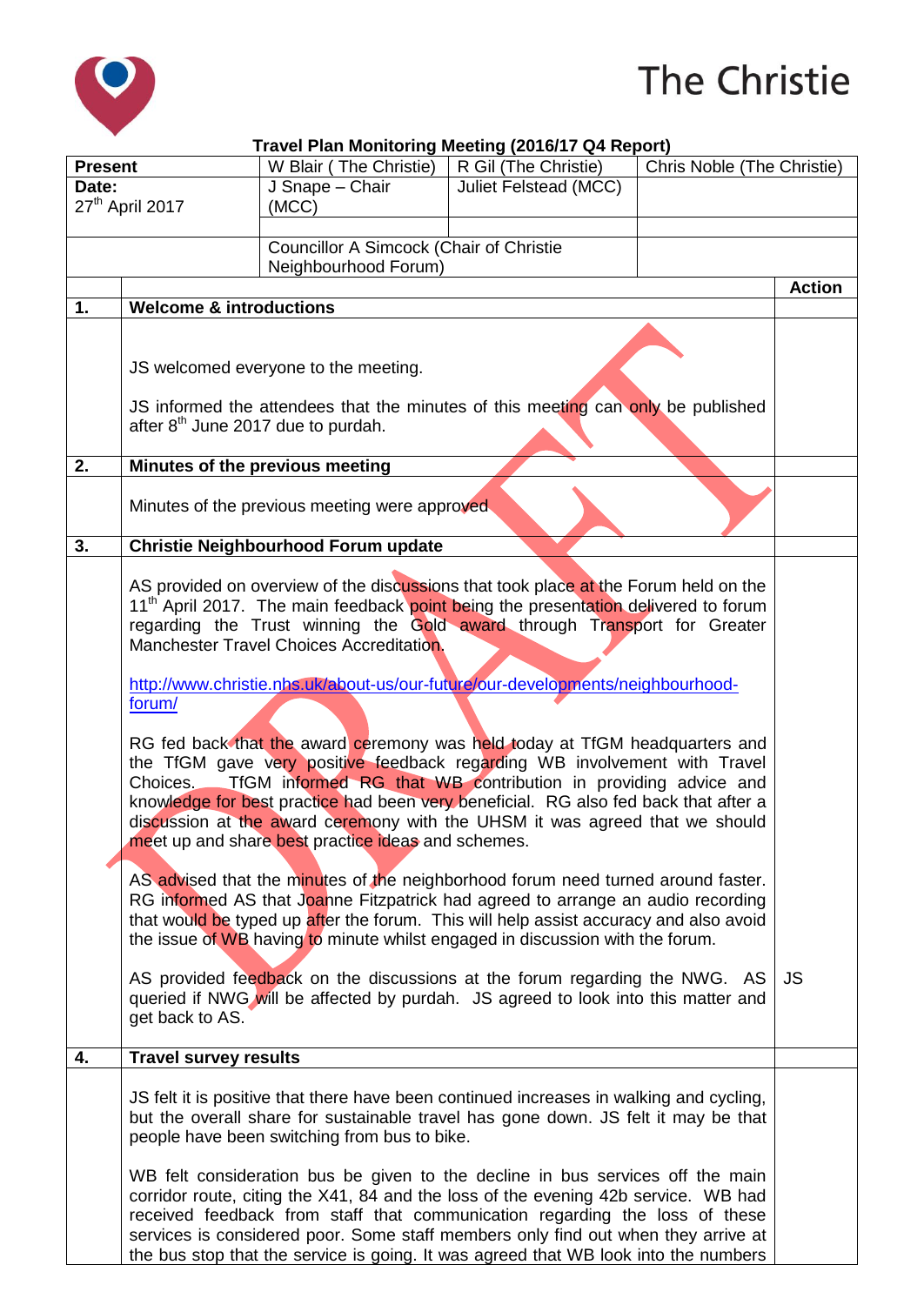|    | of staff that may have been affected by these changes.                                                                                                                                                                                                                                                                                                                                                                                                                        | <b>WB</b>              |  |
|----|-------------------------------------------------------------------------------------------------------------------------------------------------------------------------------------------------------------------------------------------------------------------------------------------------------------------------------------------------------------------------------------------------------------------------------------------------------------------------------|------------------------|--|
|    | JS felt WB made a good point on bus use and agreed to put WB in contact with a<br>Stagecoach representative on this issue.                                                                                                                                                                                                                                                                                                                                                    |                        |  |
|    | A discussion on the Bus services bill took place that the elected major of Greater<br>Manchester will have the option to approve.                                                                                                                                                                                                                                                                                                                                             |                        |  |
|    | It was fed back to JS that a business case had been developed to look at providing<br>additional annual funding for the sustainable travel plan.                                                                                                                                                                                                                                                                                                                              |                        |  |
|    | WB provided a summary of 2016/2017 quarter four dashboard report.                                                                                                                                                                                                                                                                                                                                                                                                             |                        |  |
|    | http://www.christie.nhs.uk/media/5482/travel-plan-2014-2030-highlight-report-april-<br>2017-final-version.pdf                                                                                                                                                                                                                                                                                                                                                                 |                        |  |
|    | JS was informed that WB and a Christie finance manger had met with Enterprise to<br>discuss car club schemes. WB informed JS that the business travel date from<br>2016/2017 will be reviewed by a Christie finance manager. Once it has been<br>reviewed to establish the potential of the scheme it will be sent onto Enterprise for<br>them to provide proposals. WB to provide an update at the next meeting.                                                             | <b>WB</b><br><b>WB</b> |  |
|    | WB informed that at the April neighborhood forum Councillor Leech had requested if<br>the Trust could survey new starters to find out what if any of the sustainable travel<br>WB agreed to look into this and will provide<br>staff benefits they have taken.<br>feedback at the next meeting.                                                                                                                                                                               |                        |  |
|    | JS suggested that although some of the bus travel decline may be a result of the<br>loss of services it must be considered that some of these may have changed to<br>cycling. JS asked WB what the plans where for pushing public transport.<br>WB<br>advised JS that a meeting was being arranged with the Trust communication team<br>and someone from TfGM communications team. The meeting will look into<br>reinvigorating the GTP communication and marketing strategy. |                        |  |
|    | CN asked if the Trust can rearrange the dashboard report so that it begins with the<br>most recent updates rather than reiterating the background and past achievements.<br>JS was happy for the Trust to provide proposed changes in the next report<br>submission.                                                                                                                                                                                                          |                        |  |
| 5. | <b>Report by MCC</b>                                                                                                                                                                                                                                                                                                                                                                                                                                                          |                        |  |
|    | $MCC$ New chief executive $-$ JS informed attendees that the new chief executive<br>Joanne Roney was in place at Manchester City Council.                                                                                                                                                                                                                                                                                                                                     |                        |  |
|    | <b>Smart Parking - A small scale pilot was taking place to manage car park spaces by</b><br>using cameras. JS will feedback on progress.                                                                                                                                                                                                                                                                                                                                      | <b>JS</b>              |  |
|    | <b>Second city crossing</b> - Completed February-17.                                                                                                                                                                                                                                                                                                                                                                                                                          |                        |  |
|    | Wilmslow Road Cycleway - JS announced that there would be a formal opening in<br>June or July 2017. IG can update us on this when more details are available.                                                                                                                                                                                                                                                                                                                 | IG                     |  |
|    | <b>Transport for the North</b> – JS informed the attendees that Transport for the North<br>are expected to be given statutory status in 2017. They will look primarily at smart<br>ticketing and seamless travel across the region.                                                                                                                                                                                                                                           |                        |  |
|    |                                                                                                                                                                                                                                                                                                                                                                                                                                                                               |                        |  |
|    |                                                                                                                                                                                                                                                                                                                                                                                                                                                                               |                        |  |